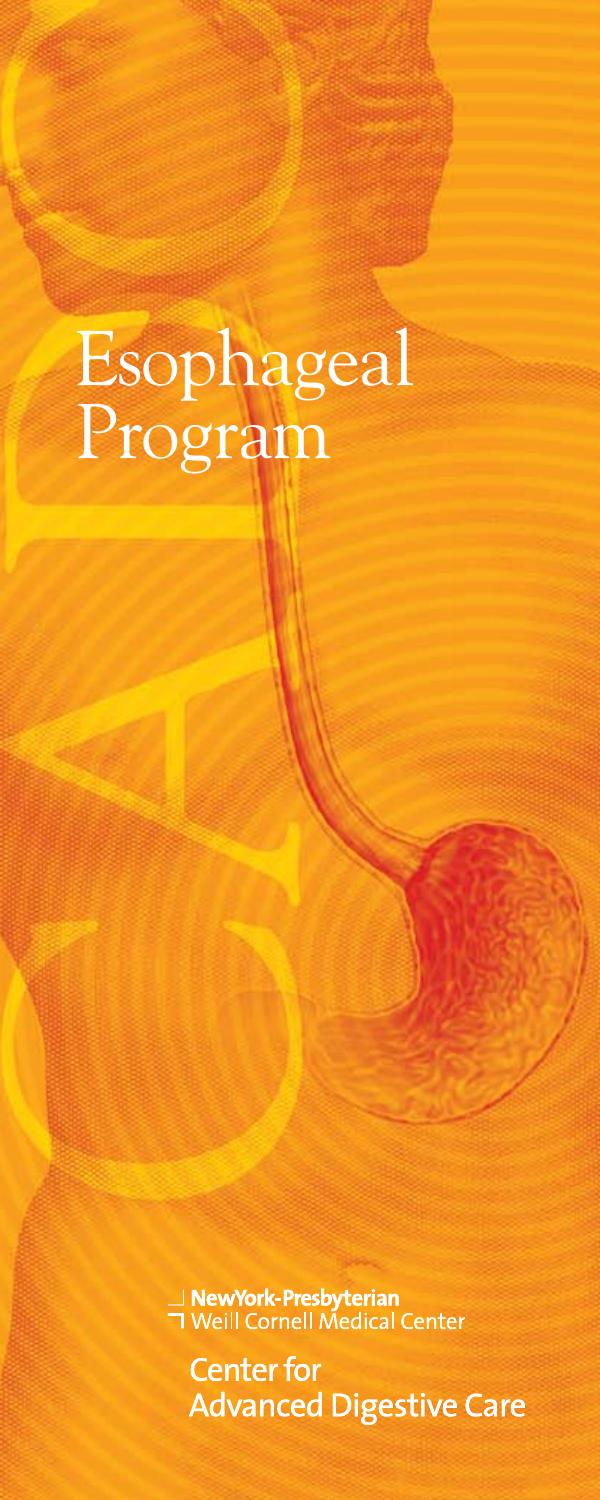## NewYork-Presbyterian/Weill Cornell Medical Center Esophageal Program

*The Center for Advanced Digestive Care (CADC) at NewYork-Presbyterian/Weill Cornell Medical Center is one of the nation's leading multidisciplinary centers for the diagnosis and treatment of digestive diseases. By bringing together skilled specialists, comprehensive programs, and groundbreaking therapies, we provide patients with exceptional digestive disease care in one convenient environment.*

There's a reason why patients from across the country are referred to our Esophageal Program. Through specialized insight, a truly collaborative approach, and an open line of communication with referring physicians, we quickly provide an accurate diagnosis and focus our attention on building the right care plan around the needs of each patient. We also conduct cutting-edge research and offer patients robust education and in-depth support services, from nutritional consultation to genetic counseling.

*Pictured above: Esophageal Program Leadership Felice Schnoll-Sussman, M.D., Director, Jay Monahan Center for Gastrointestinal Health; Medical Director, Esophageal Program* 

*Nasser Altorki, M.D., Director, Division of Thoracic Surgery; Surgical Director, Esophageal Program*